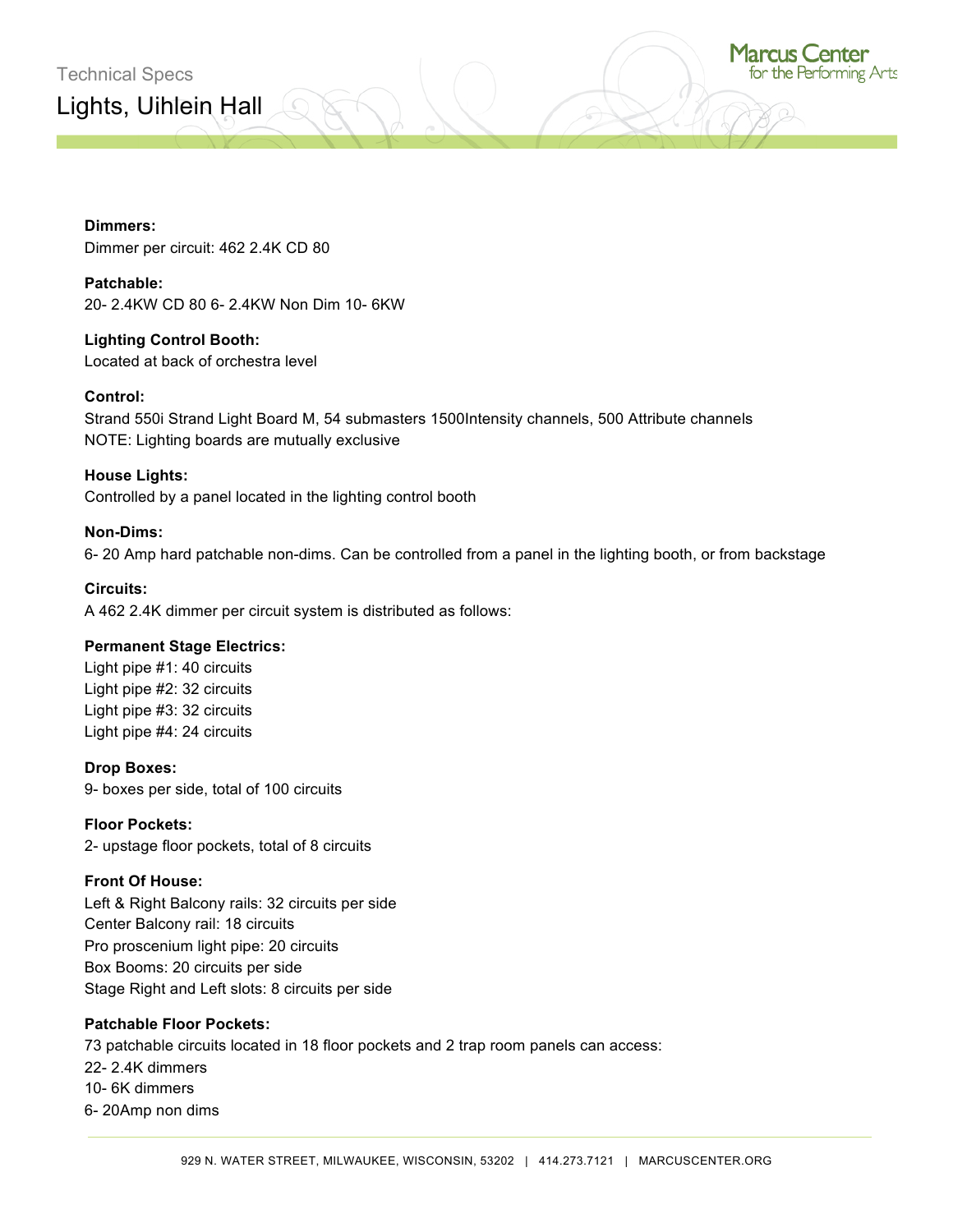via a patch panel located Stage Left

## **Transfer:**

A FOH company transfer panel is located on the DSL wall next to the Company Switch. This provides access to 46 Stage Right and Stage Left Balcony rail circuits (23 per side) and 18 Center Balcony rail circuits The panel is equipped with flush mounted male stage pin connectors.

# Lighting Positions

#### **Front Of House:**

Center Balcony Rail: Located in front of center loge seating. Permanently hung with 20- Source Four 10° and 4- Source Four 15-30\* Zoom. Throw to C/C: 84'.

#### **Stage Right and Left Balcony Rails:**

Located either side and above orchestra seating. Permanently hung with 6- 5.5-13\* Zoom, 10- 7.5-19\* Zoom, 16- Strand Century 8x13 Lekos per side. Throw to C/C: 80' far, 55' near.

#### **Beam Catwalk:**

Located above the downstage orchestra lift. Permanently hung with 16- Par 64/1000 NSP. 65' to deck. This is not a recommended front light position.

#### **Box Booms:**

Located off stage of down stage orchestra lift. Permanently hung with 10 15° - 30° Source Four Zoom per side Throw to C/C: 42' top, 35' bottom.

#### **Pro Proscenium Light Pipe:**

Located at edge of stage 8' down of act curtain. Motorized set stores inside proscenium header.

## **Stage Right and Stage Left Slot:**

Located either side of stage apron 6' downstage of act curtain. Permanently hung with 8- Source Four Lekos per side.

## On Stage Electrics

#### **Light Pipes:**

Light pipes 1,2, & 3 are permanent motorized truss type electrics with plugging strips. Each has an Up and a Down stage pipe. Up stage pipes are hung with 5- 8' sections of 3 circuit border lights. Down stage pipes are available for individual instruments. Light pipe 4 is a permanent single pipe electric with plugging strips and is hung with 6 sections of 3 cell Ianiro cyc lights. It is flown from the Fly Floor as a system pipe.

Light pipe #1: 2'-8" from act curtain Light pipe #2: 14'-8" from act curtain Light pipe #3: 26'-0" from act curtain Light pipe #4: 36'-0" from act curtain